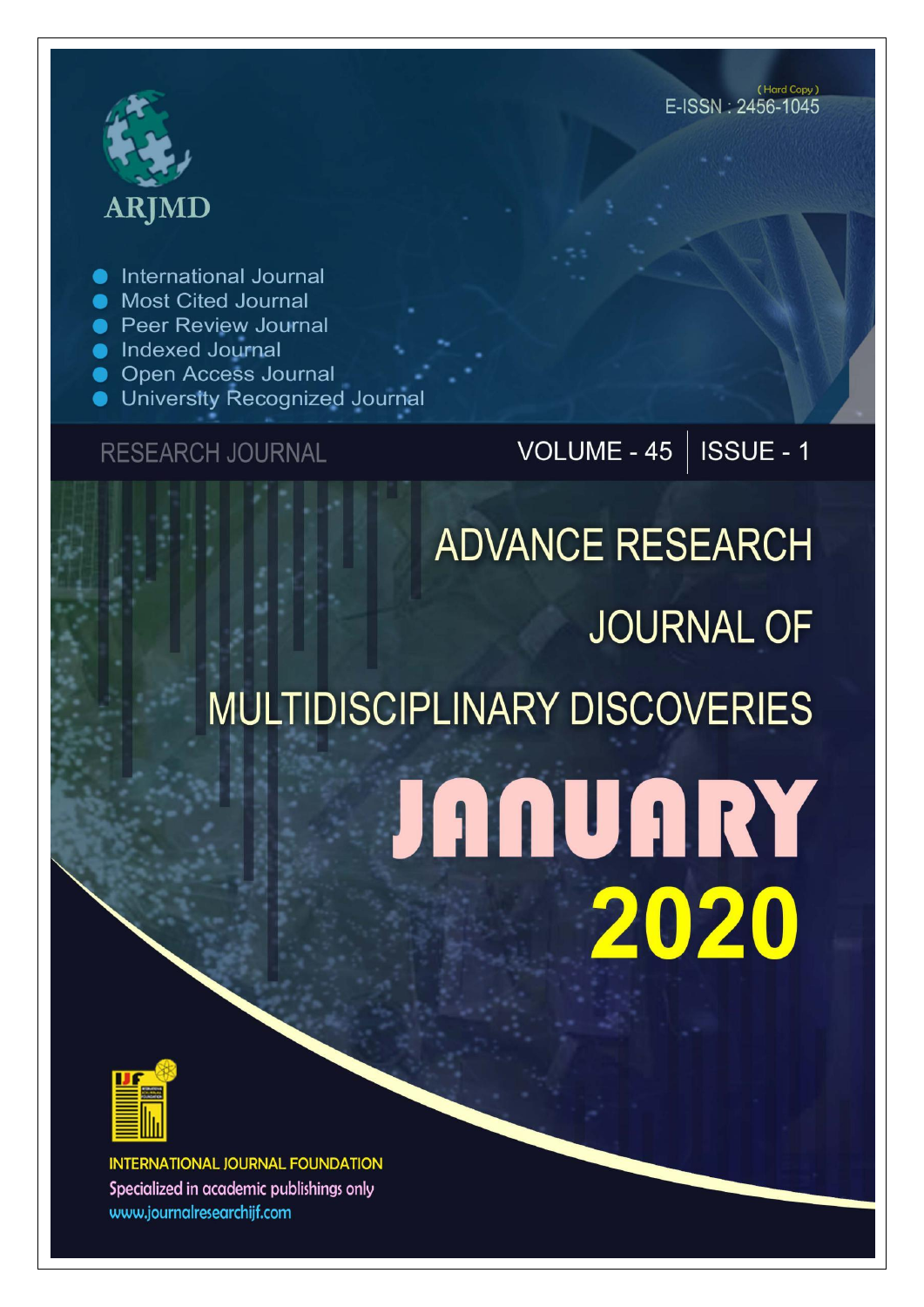

## **Manganese (VII) Adsorption Kinetics from Aqueous Solutions Using Watermelon (***Citrillus Lanatus***) Peels as Adsorbent**

| <b>ORIGINAL RESEARCH ARTICLE</b>                                                                                                                                                                                                                                                                                                                                                                                                                                                                                 | <b>NAME OF THE AUTHOR</b>                                                                                                                                                                                                                                                            |
|------------------------------------------------------------------------------------------------------------------------------------------------------------------------------------------------------------------------------------------------------------------------------------------------------------------------------------------------------------------------------------------------------------------------------------------------------------------------------------------------------------------|--------------------------------------------------------------------------------------------------------------------------------------------------------------------------------------------------------------------------------------------------------------------------------------|
| <b>ISSN</b> : 2456-1045 (Online)<br><b>ICV Impact Value: 72.30</b><br>GIF-Impact Factor: 5.188<br>IPI Impact Factor: 3.54<br>Publishing Copyright @ International Journal Foundation<br>Article Code: CMS-V45-I1-C6-JAN-2020<br>Category: CHEMISTRY & MATERIAL SCIENCE<br>Volume: 45.0 (JANUARY-2020)<br><b>Issue:</b> $1$ (One)<br>Chapter : $6$ (Six)<br>Page: 27-32<br>Journal URL: www.journalresearchijf.com<br>Paper Received: 31.01.2020<br>Paper Accepted: 12.02.2020<br>Date of Publication: 22-02-2020 | <sup>1</sup> A. U. Augustine*<br><sup>2</sup> B. Ishaq<br><sup>3</sup> T.M. Akpomie<br><sup>4</sup> N.B.Matthew<br>1,3,4 Department of Chemistry, Federal University<br>Lafia-Nigeria.<br><sup>2</sup> Department of Chemistry, Federal University of<br>Technology, Owerri-Nigeria. |
| <b>ABSTRACT</b>                                                                                                                                                                                                                                                                                                                                                                                                                                                                                                  |                                                                                                                                                                                                                                                                                      |

This research work investigated the adsorption of manganese (VII) ions from aqueous solution onto watermelon peels. The study was carried out to assess the possible use of watermelon peels as a low cost adsorbent. The influence of the following factors; contact time and initial metal ion concentration on the adsorption capacity has been studied. The percentage removal of the metal was observed to increase with increase in contact time; 10-40 minutes. The result indicated that activated watermelon peels could be effectively used for the adsorption of Mn(VII) ions from aqueous solutions. First order and second order kinetic studies were carried out. The kinetics study conformed to pseudo second-order model.

**KEY WORDS:** adsorption, maganese (VII) ions, watermelon peels.

#### CITATION OF THE ARTICLE



A. **U. Augustine, B. Ishaq, T.M. Akpomie, N.B.Matthew** (2020) Manganese (VII) Adsorption Kinetics from Aqueous Solutions Using Watermelon (*Citrillus Lanatus*) Peels as Adsorbent; *Advance Research Journal of Multidisciplinary Discoveries;* 45(6) pp. 27-32

*\* Corresponding author* 

Open access, Peer-reviewed and Indexed journal (www.journalresearchijf.com) Page | 27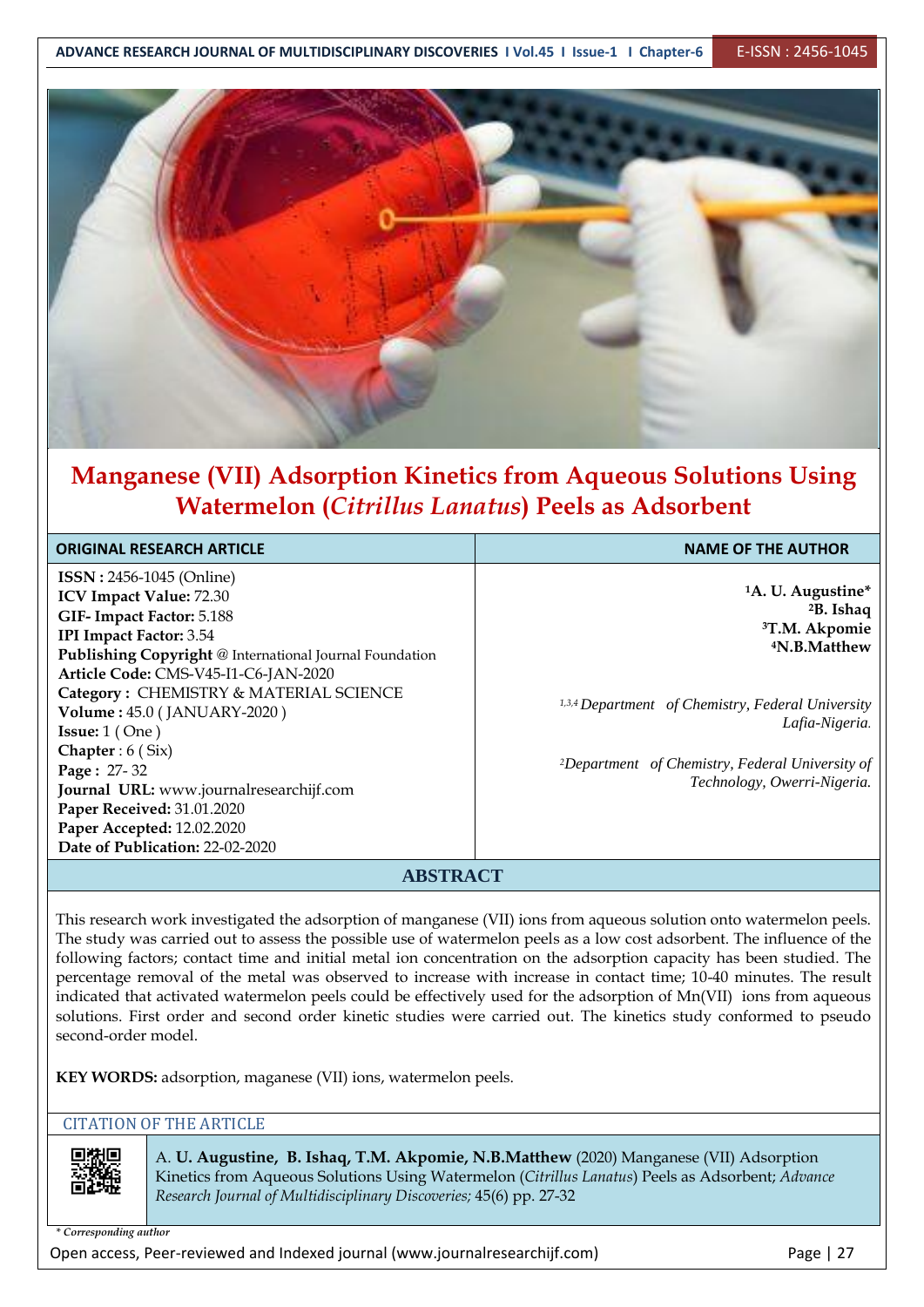**DISCOVERI** 

MULTIDISCIPLINARY

ä

OURNAL

RESEARCH

ADVANCE

#### **I. INTRODUCTION**

Removal of heavy metals from industrial effluents is a major challenge of waste water treatment. Heavy metals occur as contaminants of liquid waste discharged from various industries such as electroplating, tanneries, textiles, radiator manufacturing, chloralkali, oil refineries, mining and smelting (Kula *et al*., 2008). The most common toxic metals found in industrial waste water are chromium, nickel, manganese, mercury, cadmium, lead, copper and zinc. Potential exists for the accumulation and exposure of the metals to human and other biological systems via water or food (Farooq *et al*., 2010). When heavy metals exceed tolerance level, they have a harmful effect on human physiology causing various diseases and disorders among which are neurons and renal breakdown, brain damage convulsions (Kula *et al*., 2008). 'Heavy metals' refers to any elements with the atomic weights between 63.5 and 200.6 and a specific gravity greater than 5.0 (Kula *et al*., 2008).

Manganese occurs naturally in many surface water and groundwater sources and in soils that may erode manganese into waters. Improper disposal of dry-cell batteries or other toxic wastes from industries can yield higher manganese concentrations well above those normally found in environmental water and cause significant harm to public health (Frisbie *et al*., 2012). Manganese at lower doses is an essential nutrient for humans and animals. Mn at elevated concentrations is a powerful neurotoxin which affects the nervous system and causes learning disabilities and intellectual impairment in children (Bouchard *et al*., 2011). Studies have shown that children exposed to 240–350 μg manganese/L in water had elevated manganese concentration in their hair and exhibited impaired manual dexterity and speed, short-term memory, and visual identification when compared with children from areas which manganese was controlled (Bouchard *et al*., 2011). Children exposed to manganese intoxication from water containing above 1,0 μg manganese/L, had attention and memory impairments conditions and others presented neurologic symptoms including a repetitive stuttered speech, poor balance, coordination, and fine motor skills (Lucchini *et al*., 2009). Manganese intoxication is also linked to Mn induced Parkinsonism, low fetal weight, infant mortality and increased cancer rates (Spangler and Reid, 2010).

Owing to the toxic and adverse effects of heavy metals, most industries are advised to treat waste waters systematically so that the metal contents can be minimized in their wastes. Various conventional treatments have been applied for removing heavy metals such as chemical precipitation, ion exchange, filtration and electrochemical treatment, but most of these methods are only suitable for large scale

treatments and incur high cost to be practiced (Goher *et al.,* 2015). Generally, all these treatments lead to certain disadvantages such as incomplete removal of heavy metals, high-energy requirements and production of toxic sludge. Numerous approaches have been studied for the development of more effective methods in removing metal pollution and the adsorption process is found to be more practicable over other techniques. Biosorption process is one of the easiest, safest and more cost-effective methods for heavy metal removal from industrial effluents and this process is already established as a simple operation and an easy-handling process (Goher *et al.,* 2015).

When sugarcane bagasse was modified with methanol, however, the resulting adsorbent did not show a good uptake of cadmium as the maximum adsorption capacity was 6.79 mg/g (Ibrahim *et al*., 2006). The performance of hydrogen peroxide treated bagasse fly ash, a solid waste of sugar industry for removal of lead and chromium was explored by Gupta and Ali (2004). Hydrogen peroxide is a good oxidizing agent and used to remove the adhering organic matter on the adsorbent. It was found that hydrogen peroxide treated bagasse fly ash was able to remove chromium in a shorter period of time (60 min) compared to lead (80 min). Goher *et al.*(2015) investigated the removal manganese and other metal ions from industrial wastes using granular activated carbon which recorded an adsorption capacity of 2 mg/g for manganese ion removal. This present work illustrates the adsorption of Mn(VII) metal ions from aqueous solutions and the study of the adsorption kinetics; pseudo first-order and pseudo second-order models.

#### **II. MATERIALS AND METHODS**

#### **Adsorbent Preparation**

Watermelon peels were obtained from local fruit market and washed with tap water followed by doubly-distilled water. After thorough washing, watermelon peels were cut into small pieces and dried under sunlight for seven days. The dried watermelon peels were washed repeatedly with hot water  $(70 \text{ }^{\circ}\text{C})$ to remove any soluble matter present and then dried in an oven at  $85 \text{ °C}$  for  $48$  hours. The oven dried watermelon peels were pounded using mortar and pestle and sieved through a 250 µm sieve. The watermelon peels granules were stored in air tight polyethylene bottles and used for sorption experiment (Augustine and Egila, 2013).

#### **Activation of Adsorbent**

A 100 g of the screened adsorbent was soaked in excess of  $0.3$  M trioxonitrate (V) acid,  $HNO<sub>3</sub>$  for  $24$ hours to remove any debris or soluble biomolecules that might interact with the metal ions during the sorption process. This constitutes the chemical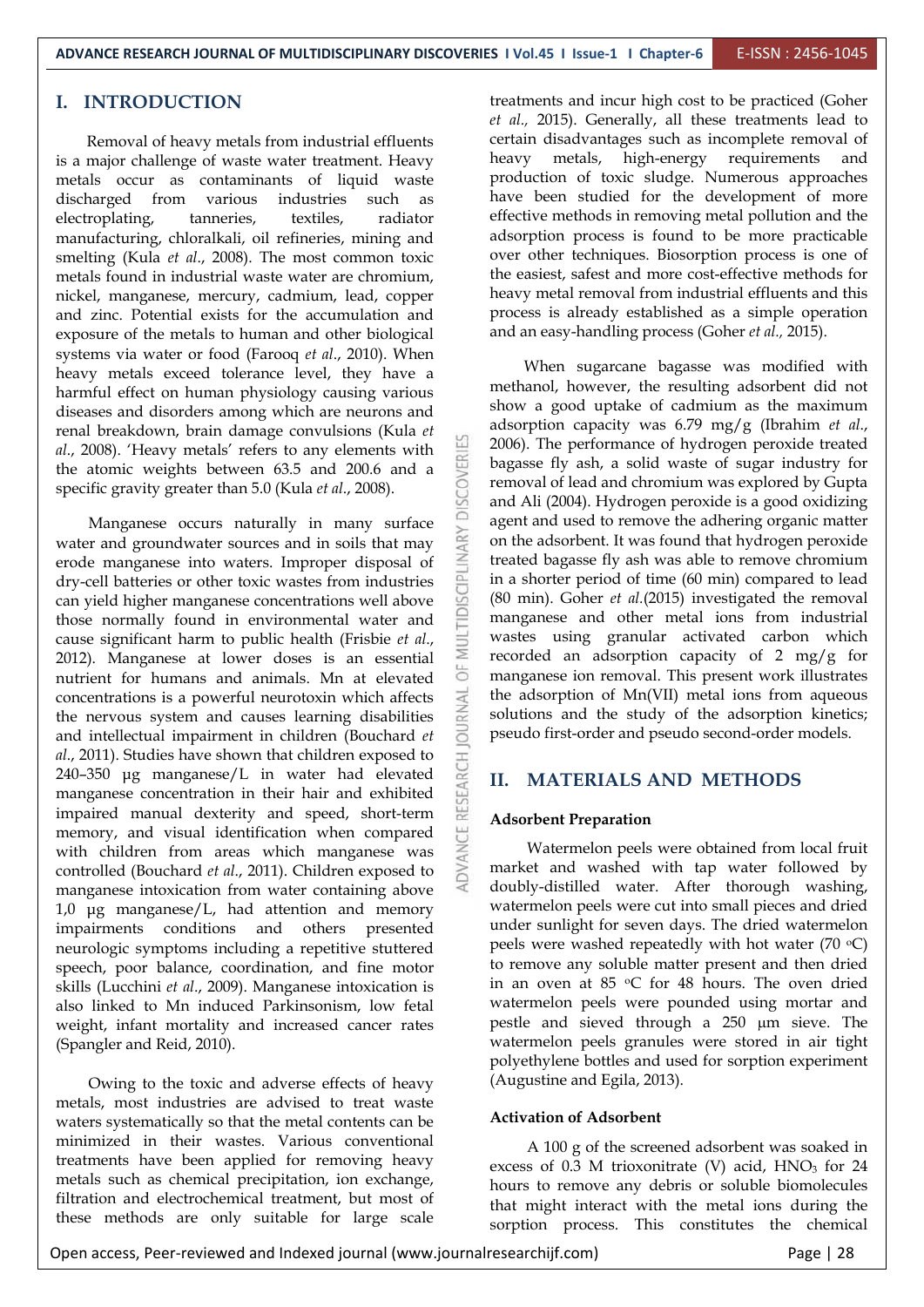업

**DISCOVERI** 

**MULTIDISCIPLINARY** 

5E

**JRNAL** 

RESEARCH

83.6 834

Mn (VII)

activation of the sample. The adsorbent was then filtered through whatman No. 41 filter paper and rinsed first with filtrate and then with deionised water. The rinsed adsorbent was later air dried for 12 hours and stored in a plastic can for further experiment (Augustine and Egila, 2013).

#### **pH Determination**

The pH value of the prepared adsorbent was determined by socking 1 g of the sample in 100 mL of deionized water and stirring for 1 hour (Igbokwe and Nwabanne, 2002).

#### **Preparation of Manganese Stock Solution**

A stock solution of manganese (VII) were prepared by dissolving 2.887 g of potassium permanganese in 0.1 molar KNO<sub>3</sub>. KNO<sub>3</sub> served as an electrolyte to control the ionic strength of the metal ion, the solution was then diluted to  $1000 \text{ cm}^3$  to give 1000 mg/L. Other concentrations of 60, 80 100 and 120 mg/L from the stock solution were obtained by serial dilution which were used for sorption experiment.

#### **Adsorption Experiment**

Biosorption studies were carried out by optimizing the following parameters: contact time and initial metal ion concentration.

#### **Effect of contact time**

The effect of contact time on percentage sorption of metal ion, Mn(VII) was investigated over contact time 10, 20, 30 and 40 minutes. A 0.25 g of adsorbent was shaken at 500 rpm with 15 mL of 100 mg/L sorbate concentration. The temperature was maintained at 30  $\circ$ C. The separation of the adsorbent and solution was carried out by filtration with whatman filter paper No. 42 and the filtrate stored in sample cans in a refrigerator prior to analysis. The residual metal ion concentrations were determined using an Atomic Absorption Spectrophotometer (AAS).

#### **Effect of Initial Metal Ion Concentration**

The effect of initial metal ion concentration on percentage sorption of metal ions, Mn(VII) was investigated for optimizing the initial metal ion concentration, 60, 80, 100 and 120 mg/L. A 0.25 g of adsorbent was shaken at 500 rpm with 15 mL of each of the investigating concentration. The temperature was maintained at 30 °C. the separation of the adsorbent and solution was carried out using whatman filter paper No. 42 and the filtrate stored in sample cans in a refrigerator prior to analysis. The residual metal ion concentrations were determined using an Atomic Absorption Spectrophotometer (AAS).

#### **Calculation of Uptake Capacity for each Sample**

The uptake capacity for each sample was calculated as follows;

$$
qe = \frac{(Co - Ce)v}{m} \qquad \dots \dots \dots \dots \tag{1}
$$

Where;  $Co = initial \, metal \, ion \, concentration \, \frac{m}{L}$ 

Ce = the equilibrium metal ion concentration  $\frac{m}{L}$ 

 $V = volume$  of the solution in L

 $m = weight of the adsorbent used in g$ 

#### **Calculation of Percentage Sorption for each Sample**

The extent of sorption in percentage was calculated using the equation;

% sorption 
$$
=
$$
  $\frac{\text{Co-Ce}}{\text{C}_0}$   $\times$  100  $\dots \dots \dots \dots$  (2)

Where;  $C_0$ = initial metal ion concentration (mg/L)

 $C_e$ = final metal ion concentration (mg\L)

85.6 85.38  $95A$ 85.2  $R<sub>5</sub>$ 84.8  $10 \text{ min}$ **iorption** 84.6  $120 \text{ min}$ 844  $30 \text{ min}$ š  $84$ 84.2  $140 \text{ min}$ 84 83.8

#### **III. GRAPHICAL REPRESENTATION**





**Figure 2:** Effect of Initial Metal ion Concentration on Percentage Sorption by Watermelon Peels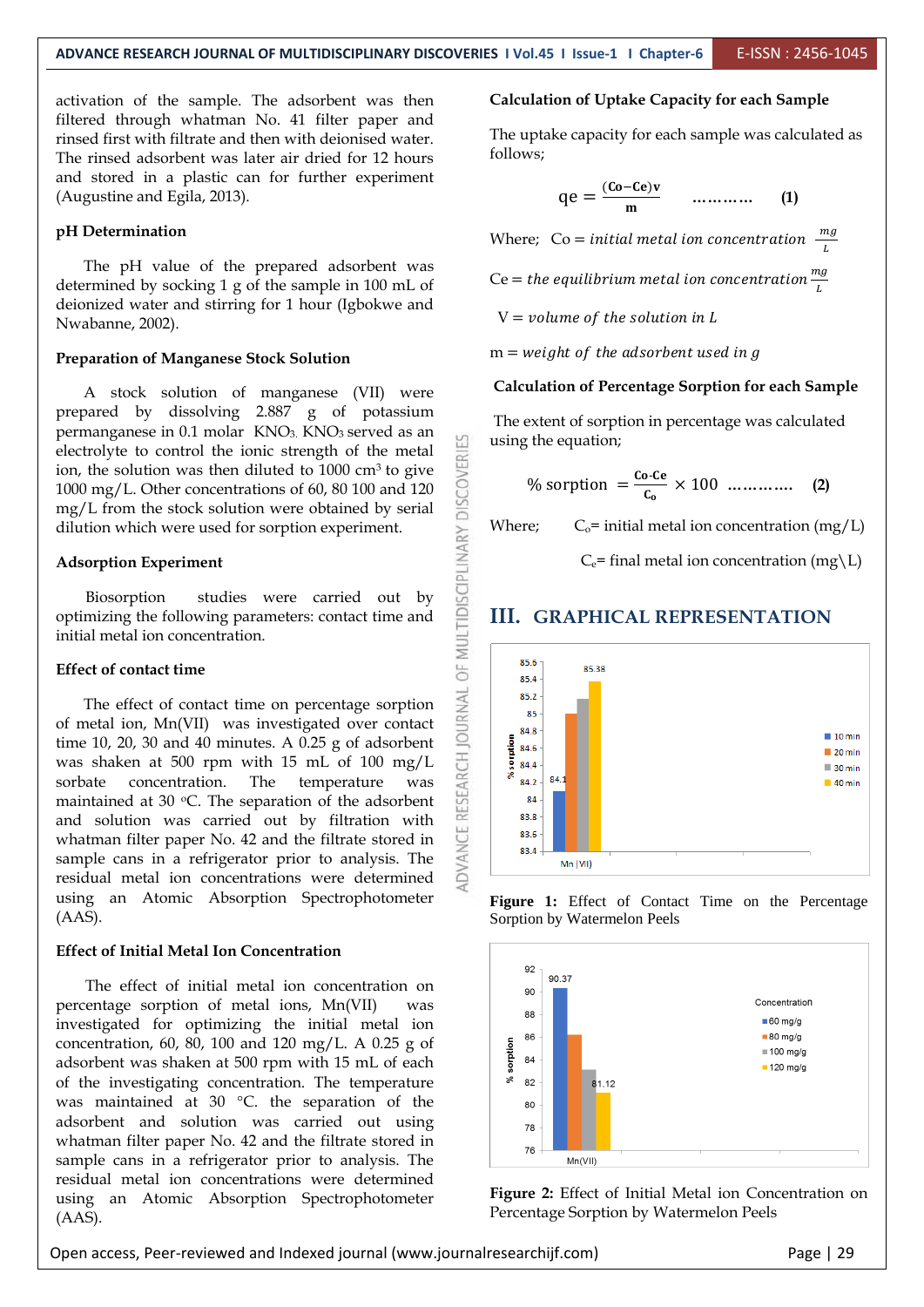

**Figure 3:** First Order Adsorption Kinetics Plot of Mn(VII)



**Figure 4:** Second Order Adsorption Kinetics Plot of Mn(VII)

#### **IV. RESULTS**

**Table 1:** Kinetic Parameters on the Adsorption of Mn(VII) onto Watermelon Peels

| Heavy<br>$q_{exp}$ |        | Pseudo first order |                                 |                                     | Pseudo Second<br>order |                            |                       |
|--------------------|--------|--------------------|---------------------------------|-------------------------------------|------------------------|----------------------------|-----------------------|
| metal              | (mg/g) | $R^2$              | $\frac{q_{\text{cal}}}{(mg/g)}$ | $K_1$ <sub>(min<sup>-1</sup>)</sub> | $R^2$                  | $q_{\text{cal}}$<br>(mg/g) | $K_2$<br>(gmg)<br>min |
| Mn(VII)            | 5.130  | 0.832              | 0.153                           | 0.064                               | 1.000                  | 5.000                      | 0.206                 |

#### **V. DISCUSSION**

#### **Effect of Different Parameters on Adsorption**

#### **Effect of Contact Time :**

The effect of contact time on the adsorption efficiency is as shown on Fig 1. Adsorption experiments were carried out at different time intervals, 10, 20, 30 and 40 minutes in the metal ion, Mn(VII) . It was observed that adsorption of the tested metal ion was optimum

within a short period of 30 minutes. Adsorption of Mn(VII) increased with increase in contact time. Previous results revealed that removal of heavy metals were rapidly removed within a short period of 30 minutes (Olayinka *et al*., 2009). The effect of contact time on adsorption process of metal ions from waste waters were studied by many authors (Dakiky *et al*., 2002).

In addition, manganese with relatively small ionic size 0.39 Å was observed to have been adsorbed at faster rate at equilibrium. This may be explained by considering the ionic radius of manganese being low. This was observed on other biological adsorbents as reported earlier (Horsfall *et al*., 2004). Thus, the smaller the ionic sizes, the greater the affinity to active sites, and hence the metal ions with smaller ionic radii diffuse faster through the adsorbent pores than the bulkier ones (Egila and Dauda, 2011).

#### **Effect of Initial Metal ion Concentration**

The rate of adsorption is a function of initial concentration of metal ions. Figure 2 indicates that higher adsorption was found to take place at lower concentration. This may be due to the interaction of all metal ions present in the solution with binding sites. At higher concentrations, more metal ions are left unadsorbed in solution due to saturation of adsorption sites (Azouaou *et al*., 2010). The number of ions adsorbed from a solution of higher concentrations is more than that removed from less concentrated solutions.

According to Senthilkumar *et al*. (2000), at lower metal ions concentration, the percentage uptake was higher due to larger surface area of adsorbent being available for adsorption. When the concentration of metal ions became higher, the percentage removal decreased since the available sites for adsorption became less due to saturation of adsorption sites. At a higher concentration of metal ions, the ratio of initial number of moles of metal ions to the adsorption sites available was higher, resulting in lower adsorption percentage.

#### **Adsorption Kinetics**

In order to define the adsorption kinetics of heavy metal ions, the kinetic parameters for the adsorption processes were studied for the contact times ranging from 10 to 40 min and first order and second order models were applied to experimental data as shown in Figures 3-4.

The first order kinetic equation is:

$$
\log(q_e - q_t) = \log(q_e) - \frac{k_1}{2.303}t \quad \dots \dots \dots \quad (3)
$$

Open access, Peer-reviewed and Indexed journal (www.journalresearchijf.com) Page | 30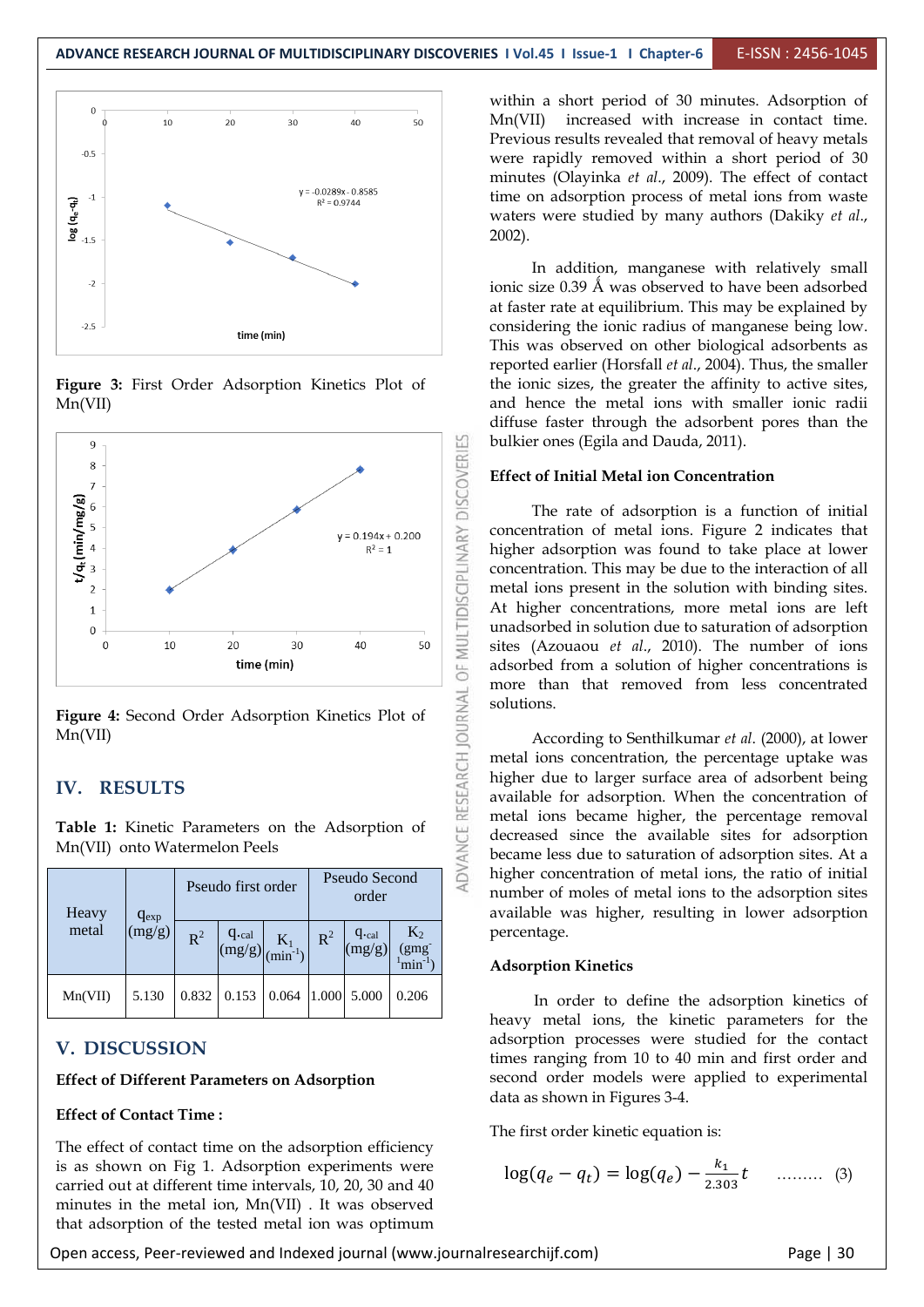**DISCOVERI** 

MULTIDISCIPLINARY

öF

**IOURNAL** 

ADVANCE RESEARCH

Where  $q_e$  and  $q_t$  are the adsorption capacity at equilibrium and at time  $t$  respectively and  $k_1$  is the rate constant of the pseudo first order adsorption process.

Plot of  $log(q_e-q_t)$  versus t gives a straight line for first order adsorption kinetics and the rate constant  $k_1$  is computed from the plot.

The sorption data was also studied by second order kinetics

$$
\frac{t}{q_t} = \frac{1}{k_2 q_e^2} + \frac{t}{q_e} \quad \dots \dots \dots \dots \quad (4)
$$

The applicability of this equation can be studied by a plot of  $t/q$  versus  $t$  (Fig 4)

The comparison of experimental sorption capacity ( $q_{exp}$ ) and the predicted values ( $q_{cal}$ ,  $k_1$ , $k_2$ ,  $R^2$ ) from pseudo first order, pseudo second order are as given in Table 1. The pseudo first order was not satisfactory to explain the experimental data, whereas the calculated, qcal value derived from the pseudo second order model for sorption of the metal ion was very close to the experimental  $(q_{exp})$  value. The second order equation appeared to be the better fitting model than first order equation because it has higher  $R^2$  value (Azouaou *et al*., 2010; Gupta and Ali, 2004).This was also in line with a research by Khalid *et al*. (2017) who reported the adsorption kinetics of the biosorption of Cu(II) and Cd(II) ions, indicating that the experimental data were closely aligned with the pseudo secondorder equation because the determination coefficient was more than 0.98. The pseudo second-order rate parameter  $q_e$  was successful in estimating  $q_e$  because the experimental value  $q_e$  agreed with the  $q_e$ (calculated).

#### **VI. CONCLUSION**

Watermelon peels could be used as a very effective low-cost adsorbent for the removal of Mn(VII) ions from aqueous solution considering the maximum percentage removal of the metal ion studied through the various adsorption experiments. Batch studies of manganese removal showed significant effects of the variables: contact time and initial metal ion concentration. The results provide a good indication of the different operating conditions that could be required for efficient removal of the heavy metal from aqueous solutions. Kinetics data was best modeled by a pseudo second order kinetic equation.

#### **VII. REFERENCES**

[1] **Augustine A.U and Egila, J.N.** Adsorption of cadmium (II) and lead (II) ions using sunflower (*Hellianusannus*) leaves as a low cost adsorbent, 2013; 2167-7778.

- [2] **Azouaou, N., Sadaoui, Z., Djaafri, A. and Mokaddem, H.** Adsorption of cadmium from aqueous solution onto untreated coffee ground: Equilibrium kinetics and thermodynamics. Journal of hazardous materials. 2010; 184: 126- 134.
- [3] **Bouchard, M.F. Sauvé, S. Barbeau, B. Legrand, M. Brodeur, M.-È. Bouffard, T. Limoges, E. and Bellinger, D.C.** Mergler, Intellectual Impairment in School-Age Children Exposed to Manganese from Drinking Water, Environmental Health Perspectives, 2011; 119: 138-143.
- [4] **Dakiky, M., khami, A. and Manassara A.** Selective adsorption of Cr(VI) in industrial wastewater using low- cost abundantly available biosorbents. Adv. Env. Res. 2002; 6: 533-540.
- [5] **Egila, J. N., Dauda, B. E. N., Iyaka, Y. A. and Jimoh T.** Agricultural waste as a low cost adsorbent for heavy metal removal from wastewater. Int. J. Phys. Sci. 2011; 6: 340- 345.
- [6] **Farooq, U., Kozinski, J., Khan, M., and Athar, M.** Biosorption of heavy metal ions using wheat base biosorbent. Bioresour technol. 2010; 101(14): 5043-53.
- [7] **Frisbie, S.H. Mitchell, E.J. Dustin, H. Maynard, D.M. and Sarkar, B.** World Health Organization Discontinues Its Drinking-Water Guideline for Manganese, Environmental Health Perspectives. 2012; 120: 775-778.
- [8] **Goher, M.E. A.M. Hassan, A.M. Abdel-Moniem, I.A. Fahmy, A.H. Abdo, M.H. and El-sayed, S.M.** Removal of aluminum, iron and manganese ions from industrial wastes using granular activated carbon and Amberlite IR-120H, The Egyptian Journal of Aquatic Research, 2015; 41: 155-164.
- [9] **Gupta, V.K. and Ali, I.** Removal of lead and Chromium from wastewater using baggasse fly ash. Journal of colloid and interface science, 2004; 271(2): 321-328.
- [10] **Horsfall, M.Jnr., spiff., A.I and Abia, A.A.** Studies on the influence of mercaptocetic acid modification of cassava waste biomass on the adsorption of  $Cu^{2+}$  from aqueous solution Bulletin of Korean chemical society, 2004; 25(7): 969-976.